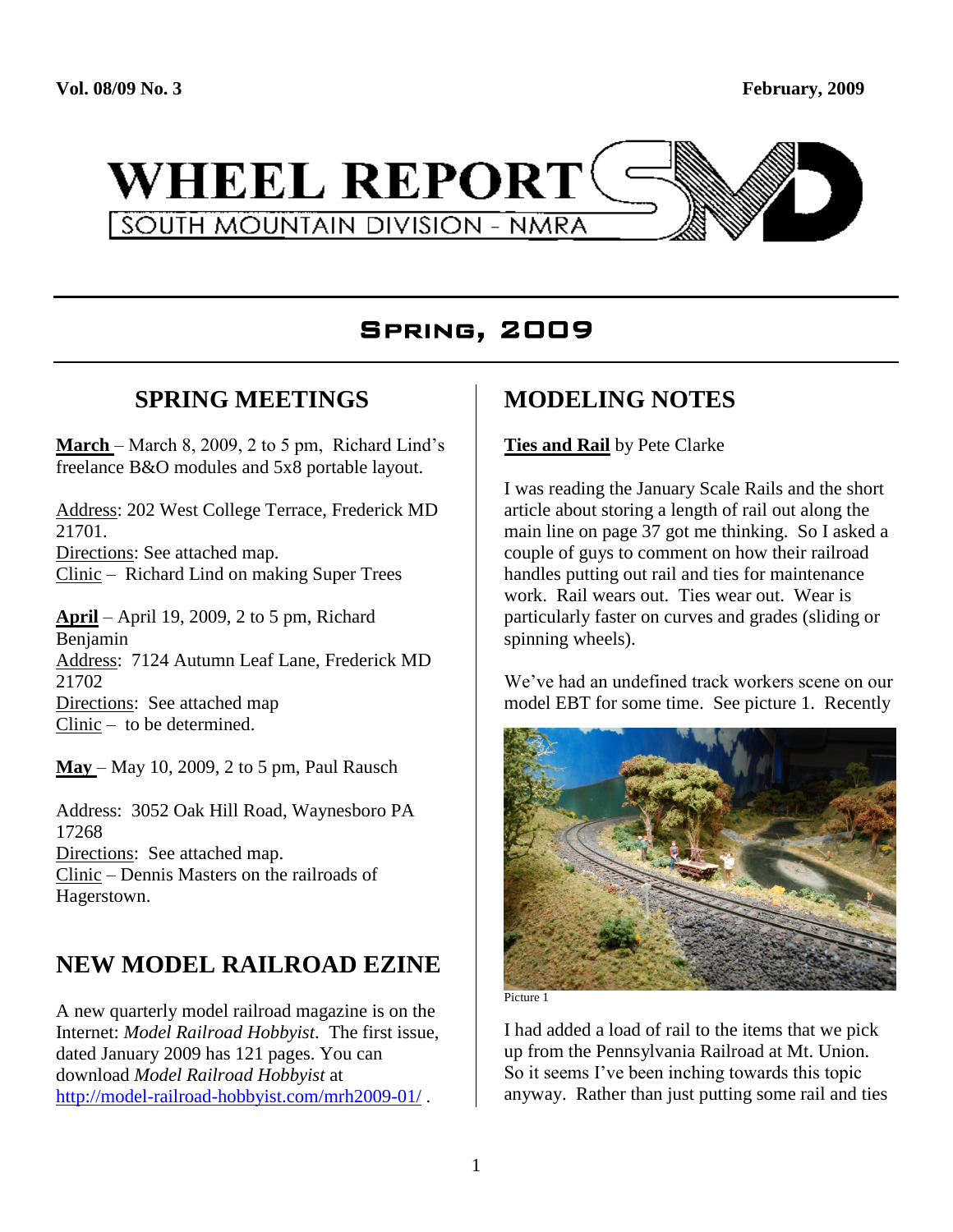### **Vol. 08/09 No. 3 February, 2009**

at the work location, I thought I'd continue to inch my way along. So I made some ties and took 2 lengths of rail and had a crew load them on a flat car. See picture 2. Next time we run trains we'll



Picture 2

have a special, perhaps pulled by the M-1, run down and drop these off.

### **An Observation** by Bob Proctor

I grew up about 1 block (short) from the Pennsylvania Reading Seashore Line, Philly to Atlantic City and other points. There were numerous pedestrian paths for crossing the tracks. I remember that the one nearest my street had a single rail up on 2 cinder blocks beside the tracks, between the tracks and the drainage ditch. It was there for at least 10 years. As to Pete's question about what you did with one rail, I don't know for when we moved to a new house, the rail was still there. I also don't recall any particular rail maintenance in that area either.

### **From Railway Track & Maintenance Cyclopedia**

Rail defects were more of a problem before the advent of fissure detector cars in 1928. Before then, if a track crew spotted evidence of a fissure, especially a split web or a piped rail, the rail had to be replaced right away for safety.

### **FROM THE DESK OF THE DIVISION SUPERINTENDENT:**

At one point SMD had a website. Then it died and I didn't notice anyone crying about it. I'm guessing that is because we failed to update it. So, there was simply no reason to look at it.

But, if we had a good one. One that was kept up-todate. One where you could look at the Wheel Report and remind yourself of when and where the next meeting is. One that had features on, and pictures of, the layouts in the division – including your own! One that had a list of hobby shops, lists of rail related activities, lists of local museums. One that has a list of operating sessions you could attend. I'm thinking that this sort of website would be worth saving on my "favorites" and that I'd take a look at it from time to time. If we had one like I hope [WWW.SMDNMRA.ORG](http://www.smdnmra.org/) will grow to be, why then we'd have something.

Richard Benjamin, Richard Lind, James (Jim) Allen and I are working to create a useful, entertaining, and up-to-date website for SMD. Jim Allen is most likely not a name that sounds familiar to you. He lives way down near Charlotte N.C. and volunteered to help us. Next time you think the NMRA and MER don't do anything for us, well, stop yourself. That's how we got Jim. He introduces himself in another article in this issue. Richard is taking a class on websites and going to be learning from Jim. How's that for using SMD to expand your horizons?

I'd very much like it if I could begin to list more names as being involved with the website. So take a look at it and contact Richard Lind with your suggestions. His email is listed in this Wheel Report. Better yet, write up a contribution. We'd love to have a tour of your layout, complete with pictures. We'd love to have a write up of something you've built. Got a favorite rail-related place to visit? Write down why it is so good, and what you think is the best way to visit it and send it to Richard. If you have operating sessions, give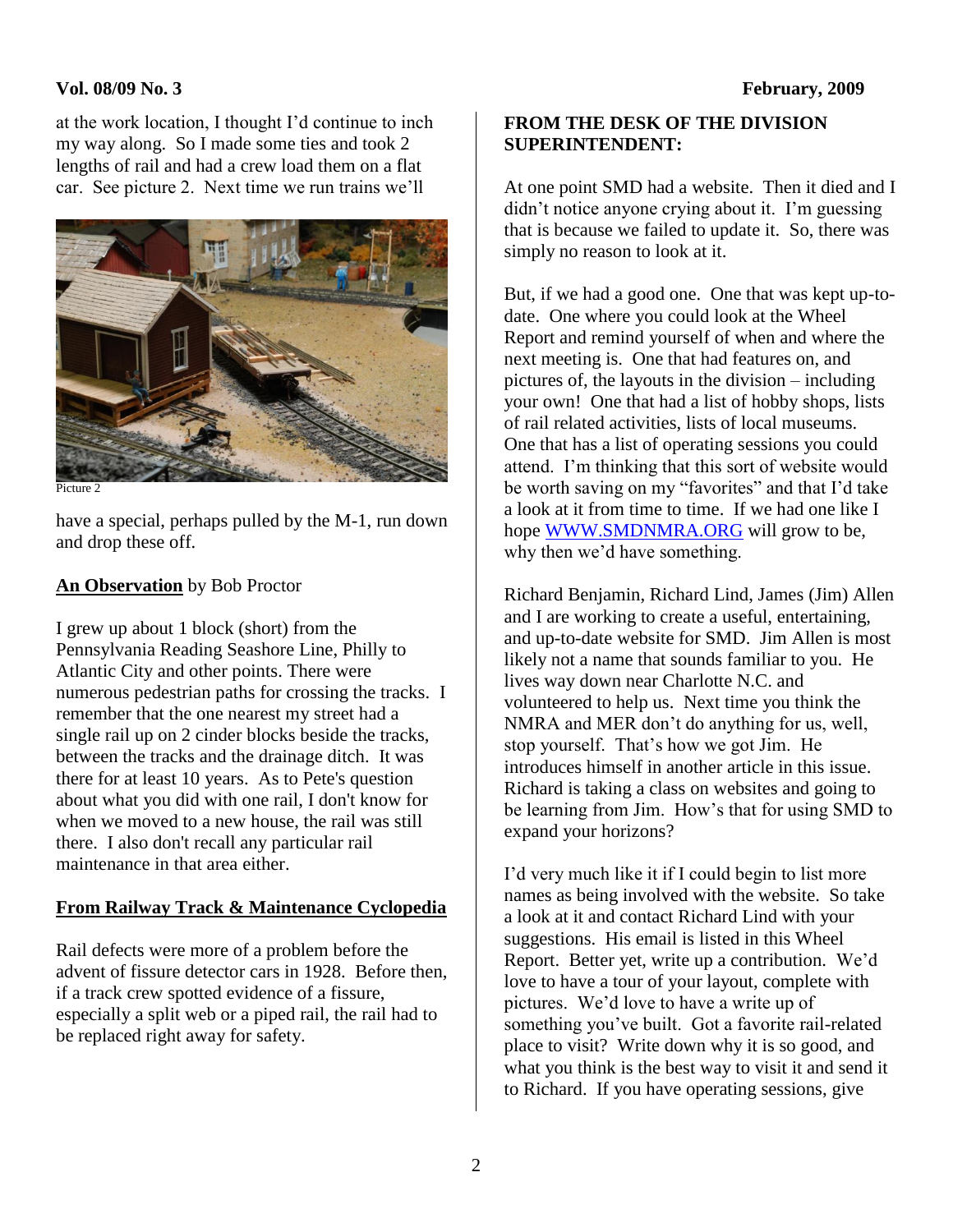### **Division Superintendent message, continued**

Richard the info so he can list it and help you fill out your crew.

We announced an attempt to start a modeling column in the last issue. Did you like the article? Would you like to see it continue? It's not hard to write things equal in quality to the junk I put out. You and I both know that you could do better than I did. Jot down some notes. Take a picture. Send them in to Richard – email or snail mail, he can work with both! You never know what will come of it. As I worked on that tank car article, I had asked around, "Once they took the tank top off, did they put on any other cover?" and couldn't get an answer. I assumed that they left it open (what, some cinder is going to hurt a load of asphalt?) But after the article was published, someone heard of it and told me that they once saw a picture of a tank with just a flat steel (?) sheet bolted down as a cover. So I had some fun and learned something.

We'll finish off this year with visits to Richard Lind (March), Richard Benjamin (April), and Paul Rausch (May). We have a talk lined up for each one. Have you been to an SMD meeting lately? There's so much in each one, and good cookies always!

We need you to volunteer to host a meeting next year.

We need you to volunteer to give a talk at one of the meetings.

We need you to submit items for the Wheel Report and website.

We need you.

Your action makes the SMD alive. Your inaction…

It's not hard, contact Richard or me. Do it now, why wait?

Pete

### **A Note from Jim Allen, Our New Webmaster**

Folks, first let me say thanks for giving me an opportunity to lend a hand. The main purpose of a website is to put information at your fingertips. Both Richard and Pete were well underway with this, which is going to make it easier to get this site up and running quickly.

I'd like to give you a little bit about myself, being that I am some 400 miles south of most of you; thus telecommuting to your Division, if you will.

I am a happily married 52 year old with 3 kids, my oldest being 23 and out on her own (mostly). We currently live in Huntersville NC, just north west of Charlotte. My job with IBM transferred us down here from Manassas VA in 1992. I spent most of my life in Northern VA.

So, why the volunteering? Well, I began working on getting my MMR two years ago after a club member suggested that I get some structures judged. To be honest, at that time I did not have a clue about the NMRA achievement program. After some coaxing from a few of the guys I decided to start the process. Three NMRA divisional judges came to the house and began judging my structures. That night five of my scratch built buildings scored high enough, with one falling slightly short. Three weeks later, the remaining structures, etc., were judged and the paperwork was submitted.

I began the scenic AP shortly there after. I already had enough scenery completed. It was just a matter of doing the paperwork, which for me is harder than the modeling.

I now have three AP certificates, with the fourth, "Chief Dispatcher" in the hands of the NMRA folks. I am currently working on four others, not intentionally, but it just is working out that way. I have documented much of my work on my web site, and some of this has been published. This goes towards the Author AP. For the past year I have been renovating structures for the Brookford Train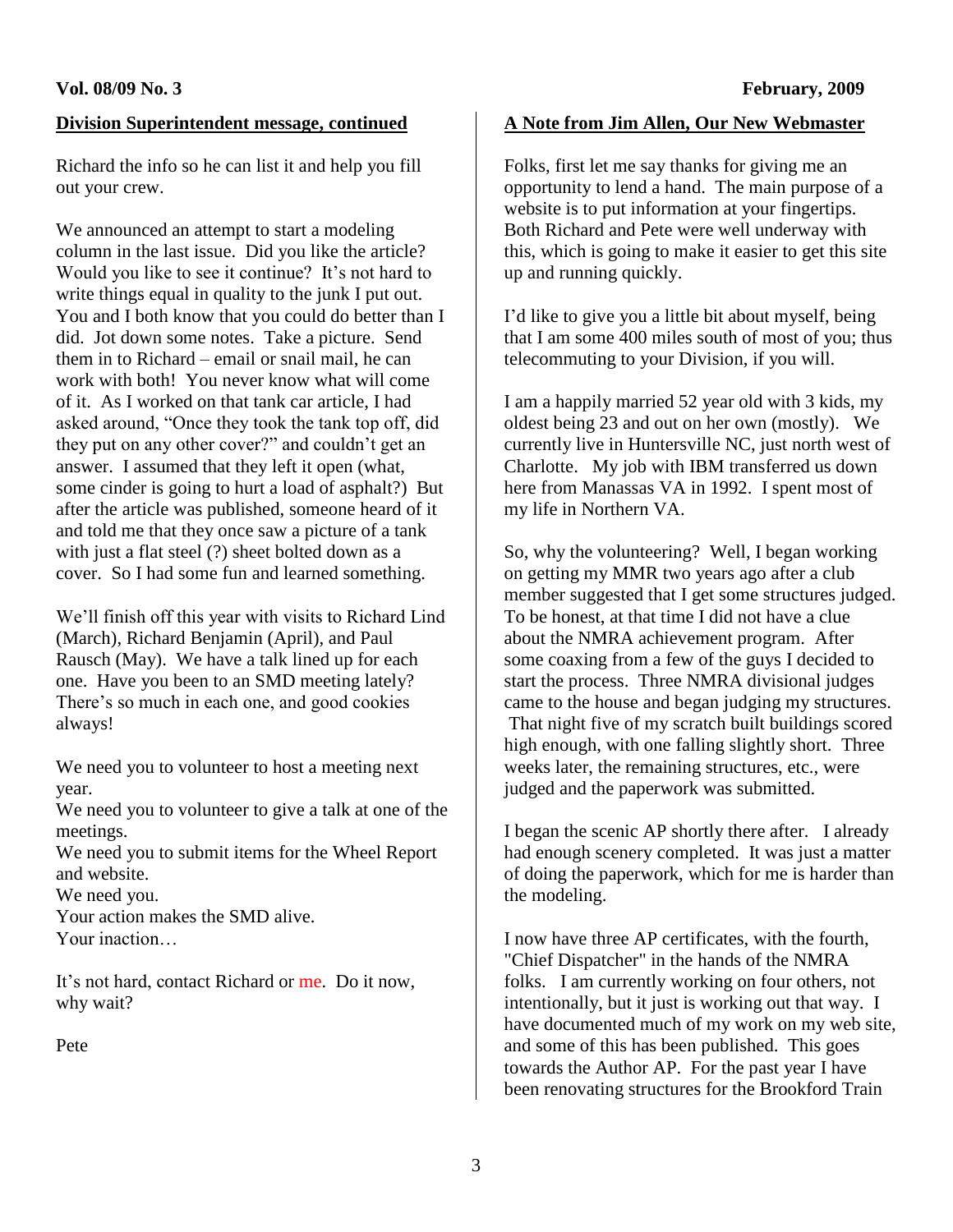### **Jim Allen, continued**

Museum in Hickory NC. This is a division project, so folks participating in the layout restoration get a half time unit per month. I am also in the process of registering as a Boy Scout Merit badge counselor. This way, I can help the boys get their railroad badges, while accumulating volunteer points. Not to mention, I am hoping that visits to my layout might get some of them excited with this wonderful hobby.

Well I have rambled on enough. I hope to meet many of you as I have family in the Northern VA area. Hopefully I can tour some of your layouts during one of my visits up north.

Jim

Ed. Note: To see some of Jim's work, go to [www.southernexchange.net](http://www.southernexchange.net/) .

### **EVENTS AND TRAIN SHOWS**

February 14, 2009. Winter Trainfest – Model Train Sale by the Hagerstown Model Railroad Museum, Inc. at the Washington County Ag Center, 7313 Sharpsburg Pike ( 6.5 mi. south on Maryland Route 65 from I-70 Exit 29, on the left), 9 AM to 3 PM. [hmrrm@myactv.net](mailto:hmrrm@myactv.net) or call (301) 824-2239 for info.

February 22, 2009. Cumberland Valley Model RR Club toy, doll and train show. Scotland Community Center, Main Street, Scotland PA. 9am to 2 pm. Directions: Take Exit 20 from I-81. Go north on PA 997. Turn left at M&T Bank. Community Center is on the right. Watch for show sign. . [www.cvmrrc.com/events.htm](http://www.cvmrrc.com/events.htm)

March 14, 2009. Winchester Model Railroad Club show and sale at the Friendship Fire Company meeting hall at 627 North Pleasant Valley Road, and open house at 430 North Cameron Street. The open house is from 9 am to 2 pm and is free. Admission for adults at the train show and sale is \$3.00. See [www.wmrrc.org](http://www.wmrrc.org/) for info.

March 14, 2009. 23<sup>rd</sup> Annual Harrisburg Railroad Show and Collector's Market. I. W. Abel Union Hall, 200 Gibson Street, Steelton PA 17113. 9 am to 3 pm. \$5 donation at the door. See http://nrhshbg.pennsyrr.com/Trainshow/2009\_show.pdf

March 27-28, 2009. Railroad Prototype Modelers Seminar. Sheraton Four Points, Route 30 East, Greensburg PA. Seminar registration \$35. The seminar will be from 1 PM on Friday through 11 PM on Saturday, with a operating sessions on Thursday evening and layout tours on Sunday. Call the Four Points at 724-836-6060 and mention "Prototype Modelers Meet" to reserve a room at a rate of \$95 plus tax. For more information and registration form, go to [www.keystonedivision.org](http://www.keystonedivision.org/) .

March 28, 2009. Bunker Hill Train Club Show, Frederick County (VA) Fair Grounds, 160 Fair Grounds Road, Clearbrook VA. For more info, see [www.bunkerhilltrainclub.org](http://www.bunkerhilltrainclub.org/) .

April 4-5, 2009. Great Scale Model Train Show, Maryland State Fair Grounds, 2200 York Road, Timonium MD 21093 [www.gsmts.com](http://www.gsmts.com/)

April 30-May 3, 2009. The  $21<sup>st</sup>$  Century Limited. Mid-Central Region Convention, Columbus OH

June 6,7, 2009 Opening weekend. East Broad Top Railroad, Rockhill Furnace (Orbisonia) PA.

June 27-28, 2009. Great Scale Model Train Show, Maryland State Fair Grounds, 2200 York Road, Timonium MD 21093 [www.gsmts.com](http://www.gsmts.com/)

July ?, 2009. Cumberland Valley Model RR Club train and toy show, 440 Nelson St., Chambersburg PA. [www.cvmrrc.com/events.htm](http://www.cvmrrc.com/events.htm)

July 5-11, 2009 National Model Railroad Association Hartford National Convention, Connecticut Convention Center, Harford CT.

July 10-12, 2009. National Train Show, Hartford CT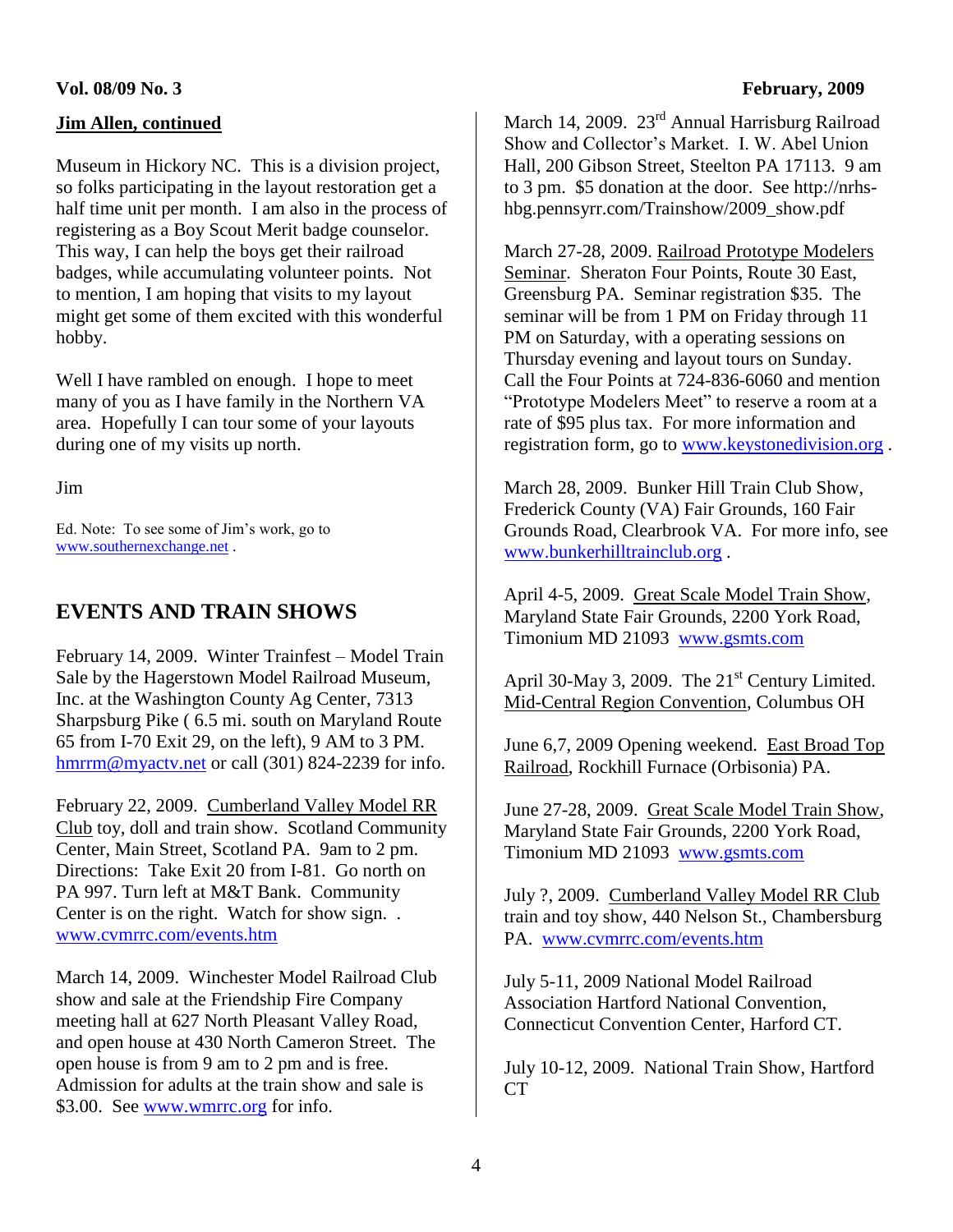### **Vol. 08/09 No. 3 February, 2009**

# **2009 – 2010 ELECTIONS**

We will be electing new officers for the South Mountain Division in May. Therefore, nominations need to be made at the March meeting. To be an officer you must be a member of the NMRA in good standing.

Division officers earn one certified time unit (1 TU) per month toward an Association Volunteer AP Award. If you are interested in running for a position please let our Clerk know as soon ASAP.

# **HARRIS TOWER REOPENS**

The Harris Tower at Seventh and Walnut streets in Harrisburg PA opened June 7, 2008.. It was open every Saturday through November 1. Admission is free. The Pennsylvania Railroad built the Harris Tower in 1930 to control all train movements in downtown Harrisburg. It controlled the routing of more than 100 passenger trains a day. The Penn Central and Amtrak used the tower until it was closed in 1991. The Harrisburg Chapter of the National Railway Historical Society bought it for \$1,000 and spent \$25,000 to restore it and create the museum. It is listed in the National Register of Historic Places.

Visitors can operate signal and switch levers on the tower's Interlocking Machine and Model Board, and view and photograph Norfolk Southern and Amtrak trains passing through.

Set in the year 1943, details of the tower include intercom boxes using the actual voices of former operators, a teletype machine, a rotary dial phone, a station clock, typewriter and a track-side signal - all in working order.

To learn when Harris Tower reopens for the 2009 season or to plan group visits, contact the Harrisburg Chapter of the NRHS at (717) 232-6221 or by e-mail at [HarrisTower@verizon.net](mailto:HarrisTower@verizon.net) .

# **SMD OFFICERS 2008 – 2009**

#### **Superintendent:**

Pete Clarke (301) 482-1136 Email: [ebtmx5@aol.com](mailto:ebtmx5@aol.com)

**Assistant Superintendent:** Donald (Don) Florwick (717) 352-8759 Email: [DJFlorwick@comcast.net](mailto:DJFlorwick@comcast.net)

#### **Clerk/Wheel Report Editor:**

Richard Lind 202 West College Terrace Frederick, MD 21701-4844 (301) 694-9496 [rclind202@verizon.net](mailto:rclind202@verizon.net)

### **Paymaster:**

Ray Price (301)845-6465 [rayswesternmdrr@peoplepc.com](mailto:rayswesternmdrr@peoplepc.com)

#### **Division Achievement Coordinator:** Jane Clarke

(301) 253-1913 Email: [jane.clarke@invitrogen.com](mailto:jane.clarke@invitrogen.com)

### **Advisory Board:**

Bob Johnson (301) 371-9129 Email: [rcyrilj@aol.com](mailto:rcyrilj@aol.com)

Bill Reynolds (717) 762-2986 [Bill76@pa.net](mailto:Bill76@pa.net)

Bob Proctor (717) 264-0635 [rlpx2@comcast.net](mailto:rlpx2@comcast.net)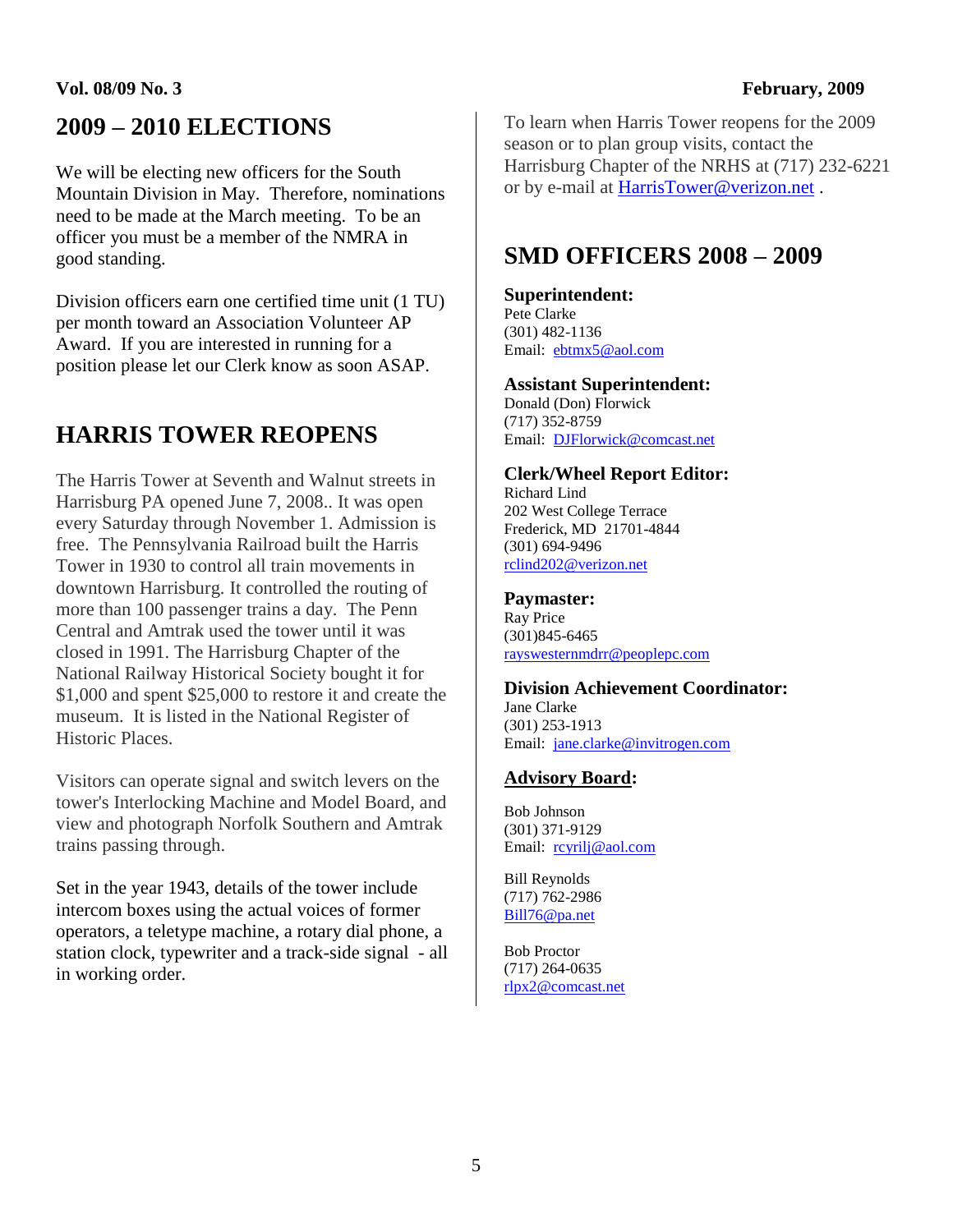## **MARCH SMD MEETING**



#### Directions:

From the I-70/I-81 interchange at Hagerstown, go east on I-70 toward Frederick 22.9 miles.

Merge onto US-40 E via Exit 48 toward Frederick. US-40 E becomes MD-144/W Patrick Street.

Go 4.1 miles and turn left (northeast) onto West College Terrace.

Go 0.3 miles and end at 202 West College Terrace. House is the second on the right after a four-way stop at West  $2^{nd}$  Street.

Clinic – Richard Lind on making Super Trees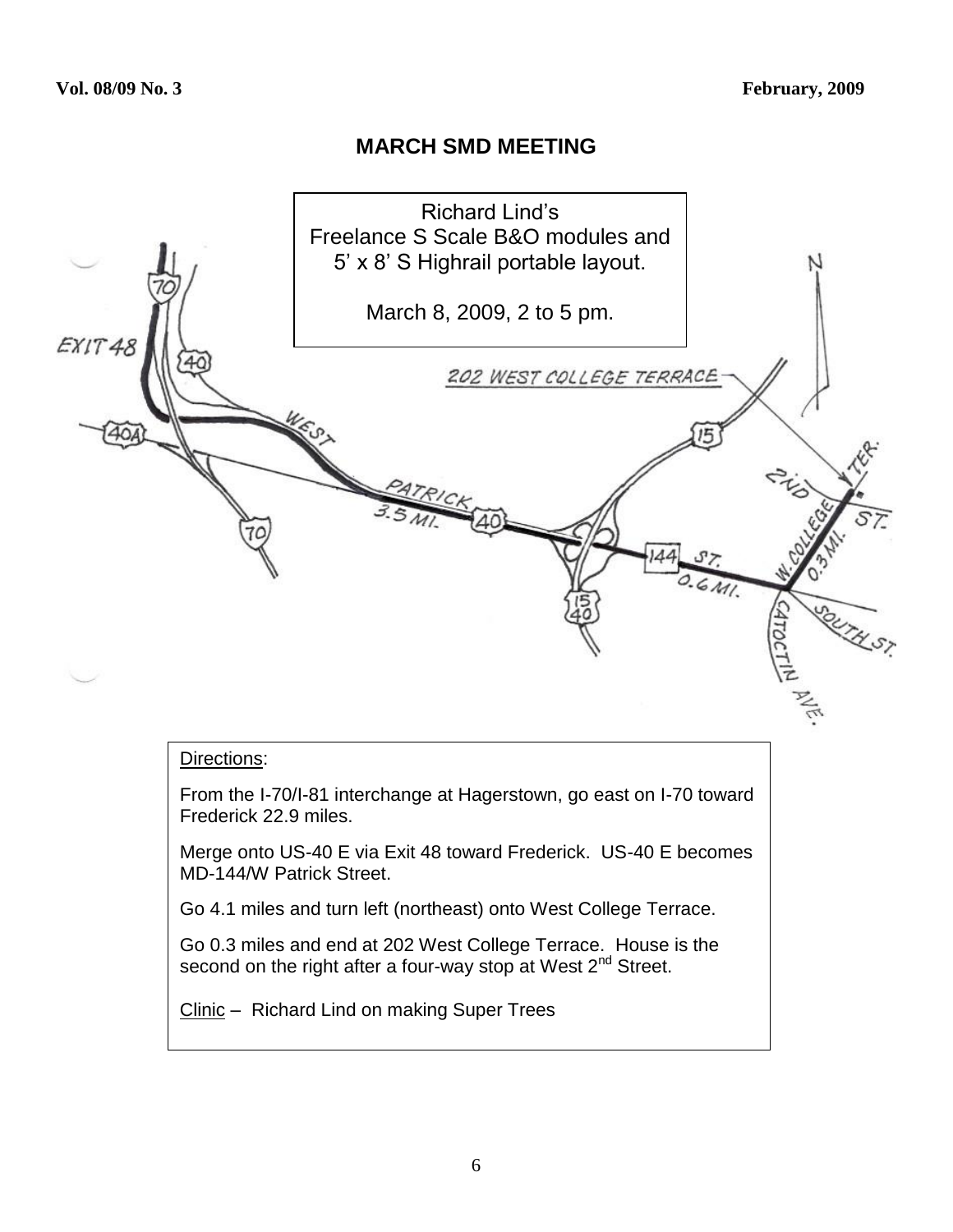### **APRIL SMD MEETING**



### Directions:

From the I-70/I-81 interchange at Hagerstown, go east on I-70 toward Frederick 22.9 miles.

Merge onto US-40 E via Exit 48 toward Frederick. US-40 E becomes MD-144/W Patrick Street.

Go 3.5 miles and merge onto US-15 N via the ramp on the left towards Gettysburg.

Go 2.0 miles and take the Motter Avenue exit, Exit 16.

Turn right onto Motter Avenue/Opossumtown Pike. Continue to follow Opossumtown Pike.

Go 1.6 mile and turn left onto Autumn Leaf Lane.

Go 0.1 miles and end at 7124 Autumn Leaf Lane. House is on the right at the intersection with Claiborne Drive. Enter on the Claiborne Drive side.